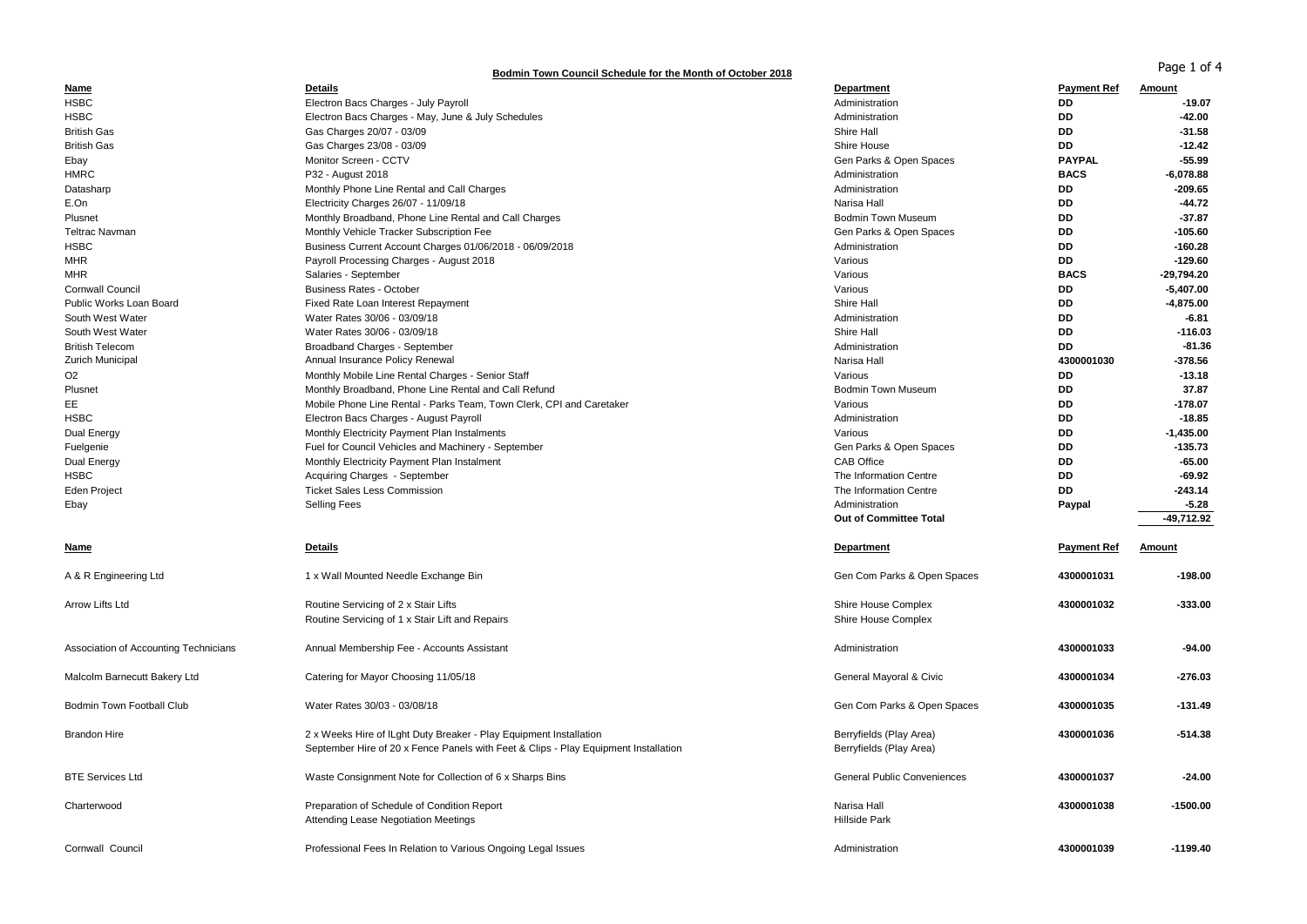|                                                   | 8 x Places on the Planning Conference for Local Councils                                                                                                                            | Mayoral & Civic                                                                                  |            | Page 2 of 4 |
|---------------------------------------------------|-------------------------------------------------------------------------------------------------------------------------------------------------------------------------------------|--------------------------------------------------------------------------------------------------|------------|-------------|
| Cormac Solutions Ltd                              | Cleaning Contract Charges - September<br>Fuel for Council Vehicles and Machinery - September<br>1 x Man at Work Deep Excavations Sign                                               | <b>General Public Conveniences</b><br>Gen Com Parks & Open Spaces<br>Gen Com Parks & Open Spaces | 4300001040 | $-2672.73$  |
| Jeremy Ley                                        | Website Support Contract 06/10/18 - 06/01/19                                                                                                                                        | Administration                                                                                   | 4300001041 | $-924.00$   |
| Datasharp UK Ltd                                  | Telephone System Hardware Support Contract Fee 24/11 - 23/12/18                                                                                                                     | Administration/Shire Hall                                                                        | 4300001042 | $-96.97$    |
| Davey Electrical Services Ltd                     | Call Outs to Repair Faulty Flood Lights and Electric Blinds                                                                                                                         | Shire Hall                                                                                       | 4300001043 | $-210.50$   |
| DML                                               | 1 x Years Advertising on Days out South West Website                                                                                                                                | <b>Bodmin Town Museum</b>                                                                        | 4300001044 | $-66.00$    |
| Drinkmaster Ltd                                   | 32 x Trays of Various Flavour Drinkpac Refills & 1 x Pack of Wooden Stirrers                                                                                                        | Shire House Complex                                                                              | 4300001045 | $-114.20$   |
| Duchy Cemetery's Ltd                              | Preparation of Grave for Burial                                                                                                                                                     | Gen Com Parks & Open Spaces                                                                      | 4300001046 | $-385.00$   |
| <b>Eager Beaver Tree Services</b>                 | Raising of Crown on Lime Tree - St Petrocs Church<br>Removal of Diseased Sycamore Tree - Priory Park<br>Removal of Storm Damaged Acer and Lime Trees - Kay Crescent and Priory Road | Gen Com Parks & Open Spaces<br>Gen Com Parks & Open Spaces<br>Gen Com Parks & Open Spaces        | 4300001047 | $-2316.00$  |
| E.On - Unmetered supplies                         | Electricity Charges for Street Lighting - September<br>Electricity Charges for Pay & Display Machines - September                                                                   | Priory Park/Fair Park<br>Priory Car Park                                                         | 4300001048 | $-144.81$   |
| F & K Electrical And Refrigeration Ltd            | Call Out to Repair Faulty Dishwasher                                                                                                                                                | Shire House Complex                                                                              | 4300001049 | $-115.20$   |
| Guardian 24                                       | Annual Subscription Fee for Loan Working Phone App                                                                                                                                  | Gen Com Parks & Open Spaces/General Car<br>Park/Shire House Complex/Administration               | 4300001050 | $-1188.00$  |
| <b>BNP Paribas Leasing Solutions Ltd</b>          | Leasing of Franking Machine 25/10/18 - 24/01/19                                                                                                                                     | Administration                                                                                   | 4300001051 | $-94.80$    |
| <b>HSBC Bank plc</b>                              | Discretionary Wealth Management Scheme Fee 30/06 - 28/09/18                                                                                                                         | Administration                                                                                   | 4300001052 | $-2075.36$  |
| Hydroscand                                        | 10 x Jubilee Clips and 1 x Pair of Gloves                                                                                                                                           | Gen Com Parks & Open Spaces                                                                      | 4300001053 | $-25.36$    |
| Ricoh UK Ltd                                      | Quarterly Photocopier Leasing and Usage Charges                                                                                                                                     | Administration                                                                                   | 4300001054 | $-588.24$   |
| <b>Integrated Circles</b>                         | 1 x Compatible Projector Lamp                                                                                                                                                       | Court 1 - Living Museum Experience                                                               | 4300001055 | $-382.00$   |
| Jewson Limited                                    | 10 x Lengths of Batten - Play Equipment Installation                                                                                                                                | Berryfields (Play Area)                                                                          | 4300001056 | $-47.27$    |
| <b>KBM Fire Safety Services</b>                   | Preparation of Fire Safety Review Report                                                                                                                                            | <b>Bodmin Town Museum</b>                                                                        | 4300001057 | $-150.00$   |
| Kernow Training Ltd                               | Ride on Mower, Brushcutter & Strimmer, Working at Height Safety Training Courses                                                                                                    | Gen Com Parks & Open Spaces                                                                      | 4300001058 | $-690.00$   |
| <b>Kestrel Guards</b>                             | Guard Cover for Room Bookings 14/09-05/10/18<br>Guard Patrols around Narisa Hall 14/09 - 06/10/18                                                                                   | Shire House Complex<br>Narisa Hall                                                               | 4300001059 | $-177.60$   |
| Ladder UK Direct Ltd                              | 1 x Aluminium Telecoms Ladder                                                                                                                                                       | Gen Com Parks & Open Spaces                                                                      | 4300001060 | $-299.00$   |
| Lighting & Illumination Technology Experience Ltd | 10 x Blue LED Rope Lights                                                                                                                                                           | Christmas Lighting                                                                               | 4300001061 | $-330.00$   |
| Microtest                                         | Microsoft Office 365 Licence and Call Out to Network Installation<br>IT Hardware Maintenance Contract 31/05 - 30/11/18                                                              | <b>Bodmin Town Museum</b><br>Administration                                                      | 4300001062 | $-1844.40$  |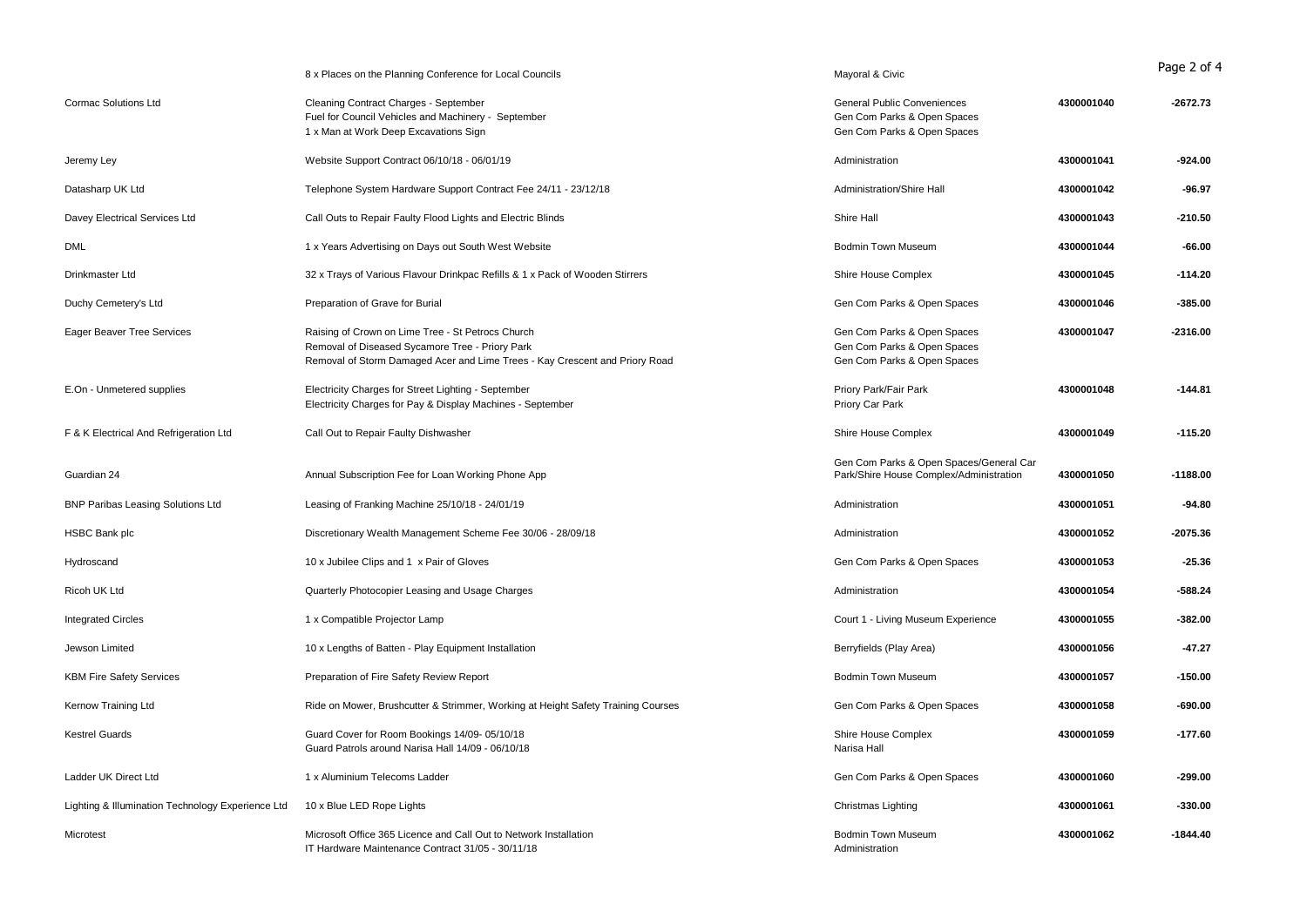Page 3 of 4

| Nationwide Surveys                 | Boundary Survey Suitable for Land Registry                                                                | Victoria Park                                                           | 4300001063 | $-390.00$  |
|------------------------------------|-----------------------------------------------------------------------------------------------------------|-------------------------------------------------------------------------|------------|------------|
| <b>Andrew Oates</b>                | Repairs to 2 x Strimmers                                                                                  | Gen Com Parks & Open Spaces                                             | 4300001064 | $-87.00$   |
| Officesmart                        | Various Stationery<br>8 x Heavy Duty of Refuse Sacks/6 x Resuscitation Masks<br><b>Various Stationery</b> | Administration<br>Gen Com Parks & Open Spaces<br>The Information Centre | 4300001065 | $-501.32$  |
| Pear Technology Services Ltd       | Onsite PT Mapper Training                                                                                 | Administration                                                          | 4300001066 | -600.00    |
| PHS Washrooms                      | Annual Sharps Disposal Contract                                                                           | General Public Convenience                                              | 4300001067 | -684.46    |
| PKF Littlejohn LLP                 | External Audit Fee 2017/18                                                                                | Administration                                                          | 4300001068 | $-2400.00$ |
| Darren Reski Metalworks            | Manufacture and Installation of New Access Ladders                                                        | <b>Town Clocks</b>                                                      | 4300001069 | $-935.60$  |
| A.E Rodda & Sons Limited           | 1 x Cream by Post Service                                                                                 | The Information Centre                                                  | 4300001070 | $-7.79$    |
| Trade UK                           | 2 x Tubes of Silicone and 1 x Brass Door Handle<br>3 x Metal Cuttings Discs and 3 x Flat Wood Drill Bits  | Shire House Complex<br>Gen Com Parks & Open Spaces                      | 4300001071 | $-31.51$   |
| G4S Cash Solutions (UK) Limited    | Cash Collection and Processing Charges for Pay & Display Machines - November                              | Priory Car Park                                                         | 4300001072 | $-465.12$  |
| SUEZ Recycling and Recovery UK Ltd | Trade and Recycling Waste Collections - September                                                         | Shire House Complex/The information Centre                              | 4300001073 | $-117.82$  |
| South West Councils                | <b>Onsite GDPR Training Sessions</b>                                                                      | Members Expenses/Administration                                         | 4300001074 | $-1096.92$ |
| South West Loos                    | Hire of Portable Toilet Unit and 2 x Service Visits                                                       | Poorsfield                                                              | 4300001075 | $-52.80$   |
| Spot On Supplies Itd               | Various Stationery & Cleaning Supplies                                                                    | Shire House Complex                                                     | 4300001076 | $-107.00$  |
| Stable Art                         | Framing for Community Volunteer Award                                                                     | Administration                                                          | 4300001077 | $-30.00$   |
| St Justin Ltd                      | Items for Resale                                                                                          | The Information Centre                                                  | 4300001078 | $-156.96$  |
| Team Maintenance Services Ltd      | Supply and Installation of Palisade Fencing Along 3 x Boundaries                                          | Lower Midway Road                                                       | 4300001079 | $-8274.00$ |
| Timewade Ltd                       | Annual Licence Fee for Add-on to Allow Sales Order Imports to Sage Software                               | Administration                                                          | 4300001080 | $-120.00$  |
| Tinten on Farm Composting Ltd      | 2 x Loads of Green Waste for Recycling<br>1 x Load of Green Waste for Recycling                           | Gen Com Parks & Open Spaces<br>Coldharbour                              | 4300001081 | $-131.61$  |
| <b>Truro Tractors Ltd</b>          | Repairs to Teagle Mower Topper<br>1 x PTO Shaft for Teagle Mower Guard                                    | Gen Com Parks & Open Spaces<br>Gen Com Parks & Open Spaces              | 4300001082 | $-1633.30$ |
| <b>Tudor Environmental</b>         | 2 x Round and 2 x Flat Belt Lifting Slings - John Deere Tractor                                           | Gen Com Parks & Open Spaces                                             | 4300001083 | $-98.34$   |
| <b>Turnaround Cleaning</b>         | Cleaning Contract Charges - September                                                                     | Shire House Complex                                                     | 4300001084 | -972.00    |
| Vincent Tractors Ltd               | Supply and Installation of Side Lights - Kubota F2880                                                     | Gen Com Parks & Open Spaces                                             | 4300001085 | $-176.97$  |
| Viridor Waste Management Ltd       | Waste Disposal for Outside Areas - September                                                              | Gen Com Parks & Open Spaces                                             | 4300001086 | $-751.00$  |
| <b>ADP Diamex</b>                  | 4 x Drill Bits, 1 x Drill Bar, 500 x Screws and 100 x Cable Ties                                          | Gen Com Parks & Open Spaces                                             | 4300001087 | $-23.77$   |